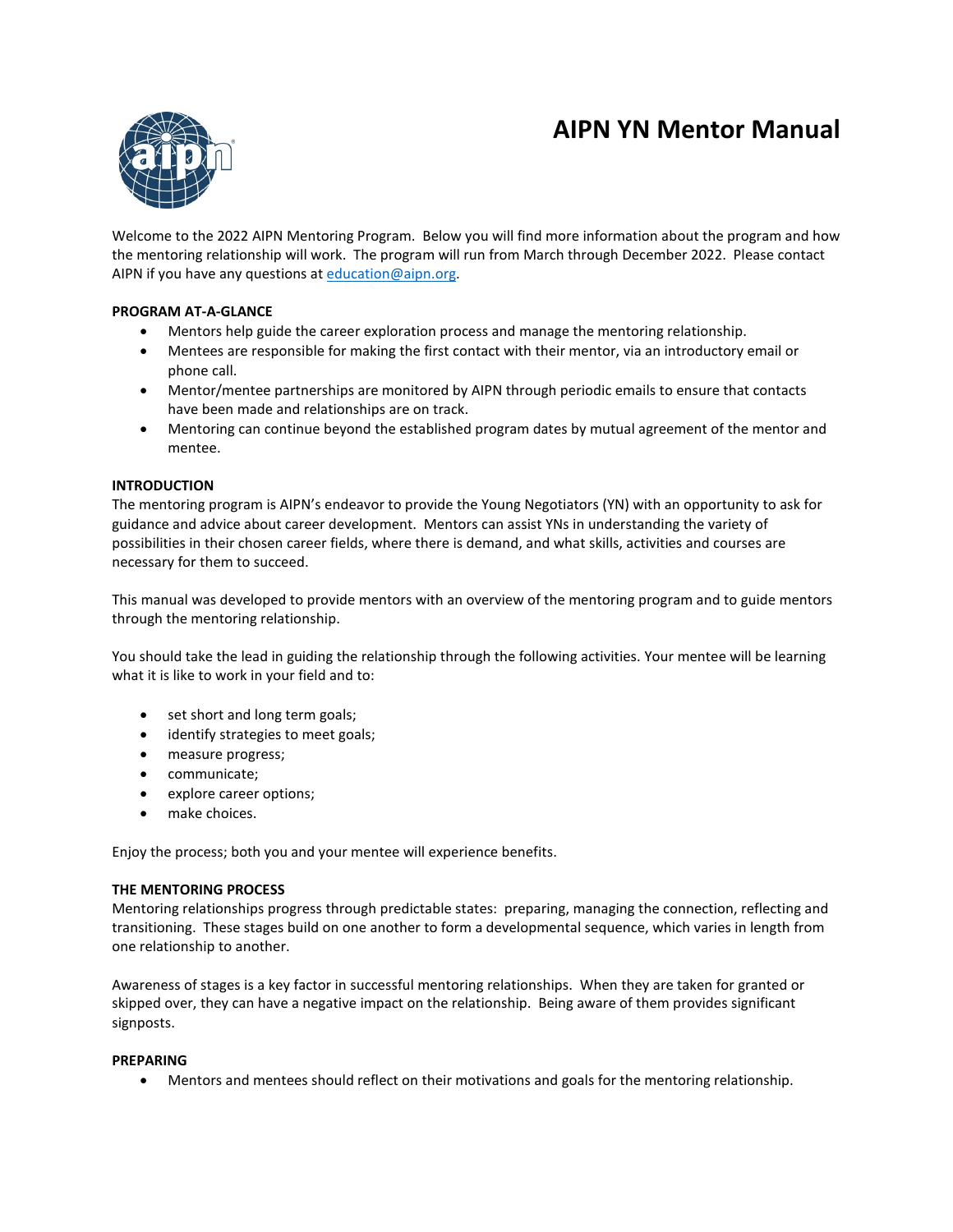- Mentors are matched with an appropriate mentee based on the preference and availability of both parties.
- AIPN informs both the mentor and mentee about the match by emailing each person mutual contact information.
- **It is the mentee's responsibility to make the first contact via email or phone call within one month. During this first meeting, mentee and mentor will agree on 3-5 goals for the year in the mentoring program and submit those goals to [education@aipn.org.](mailto:education@aipn.org) It is ok if these goals change during the course of the year, however they will allow you to set an initial course for the mentoring relationship and measure your progress at the end of the program.**
- Mentor and mentee begin communicating by expressing expectations and agreeing upon some common procedures—for example, determining the frequency of contact and availability of both mentor and mentee.
- AIPN YN will periodically send a short list of suggested topics for discussion that should be helpful in continuing a dialogue.

# **MANAGING THE CONNECTION**

The mentor's early emails set the tone for the relationship. The mentor should ask the mentee how he/she can best help.

- Determine the kind of support that is needed by the mentee.
- Set goals and expected outcomes with the mentee.
- Decide, with the mentee, what steps will be taken to reach the mentee's goals.
- Make use of the following communication success strategies:
	- o **Paraphrase and Restate**: This helps to clarify what you are reading or hearing.
	- o **Summarize**: This reinforces what has transpired and allows you to verify your understanding of the discussion that took place.
	- o **Be an active listener**.
		- Focus your attention on the mentee.
		- Listen for mentee's concerns.
		- **Provide responses that enable the mentee to explore options.**
		- Keep discussions focused on career issues.
	- o **Ask open ended questions, for example**:
		- What are some characteristics you are proud of that will provide me with a sense of who you are?
		- **What are your career plans?**
		- How can I best help you as a career mentor?
- Be a positive role model by providing mentees with ethically-based responses. Keep your suggestions focused to help the mentee make career decisions.
- Practice email etiquette. Certain approaches to emailing can ensure that your messages are understood and appreciated, and not misinterpreted.
	- o Avoid using jargon.
	- o Think carefully when wording an email; reread emails for clarity, accuracy and tone.
	- o Ask no more than 2-3 open-ended questions about the same issue, and ensure your next email builds onto the previous one to show you have understood and reflected on the previous communication.
	- o If you are offended by the content of an email, ask to have it clarified-the meaning may be very different than your interpretation.
- Other considerations:
	- o Help the mentee examine ways to overcome barriers they may face on their career path.
	- o Take charge of keeping the relationship moving forward.
	- o Keep the relationship focused on the mentee's career path.